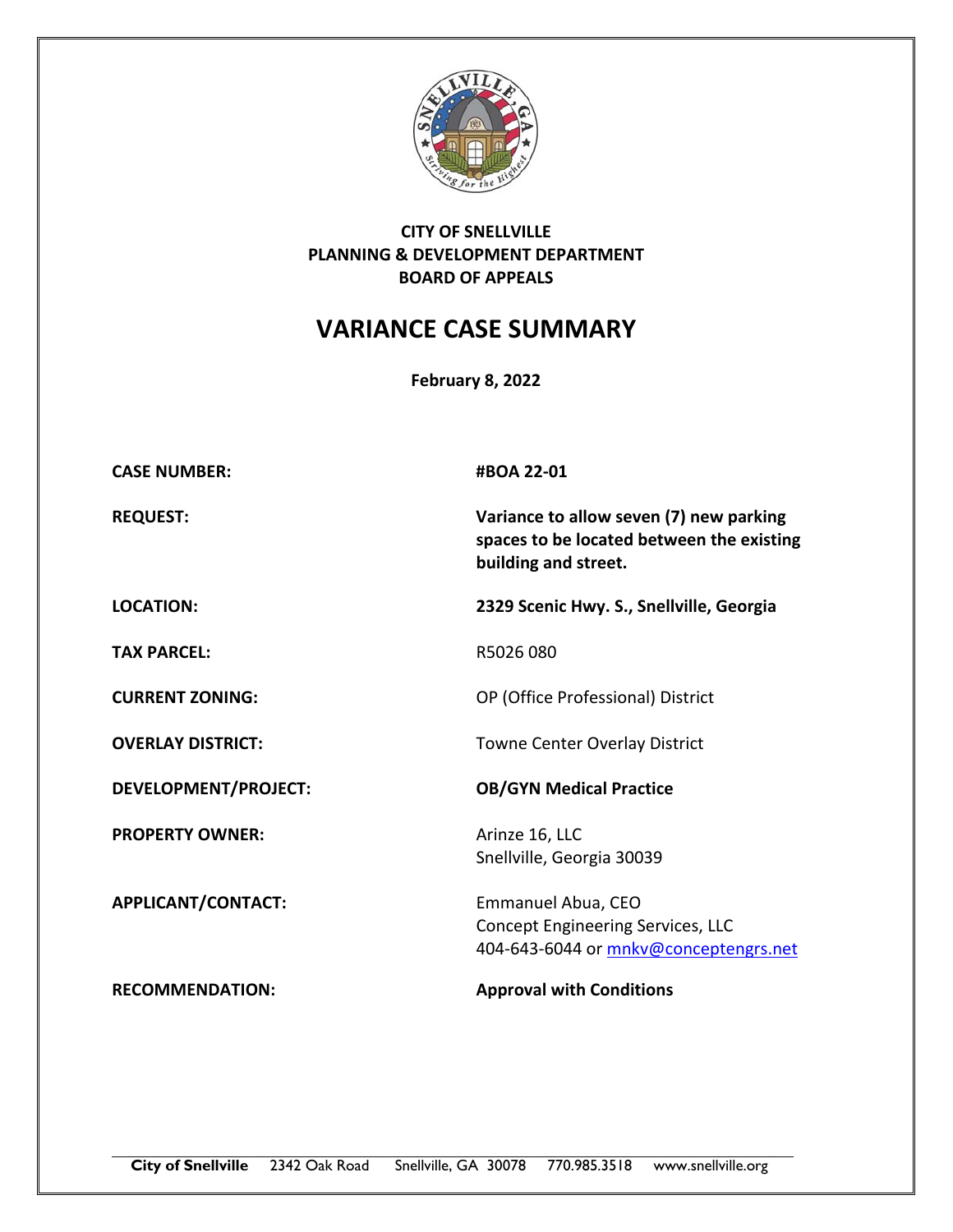

## **CITY OF SNELLVILLE PLANNING & DEVELOPMENT DEPARTMENT BOARD OF APPEALS**

# **VARIANCE CASE ANALYSIS**

**February 8, 2022**

**TO:** Snellville Board of Appeals **REGULAR MEETING DATE:** February 8, 2022 **FROM: In the U.S. Islaming The U.S. Propose** Jason Thompson, Director Department of Planning and Development **CASE NUMBER:** #BOA 22-01

#### **FINDINGS OF FACT:**

The Department of Planning and Development has received a variance application from Emmanuel Abua, Concept Engineering Services, LLC (applicant) representing Arinze 16, LLC (property owner), requesting a variance from the Towne Center Overlay District regulations to allow seven (7) new parking spaces to be located between the existing building and Scenic Highway for St. Thomas OB/GYN medical practice.

The 44,780 sq. ft. (1.03± acre) property is zoned OP (Office Professional) District and located within the TCO (Towne Center Overlay) District. The property, located just north of the intersection of Henry Clower Boulevard and Scenic Highway South, was previously owned and operated since 1997 by Andrew and Karen Watson for a photography studio. Arzine 16, LLC purchased the property in December 2020.

On 4‐5‐2021 Building Permit #21‐00167 was approved and issued for the interior remodel of the 3,646 sq. ft. one‐story brick building; however, this permit did not include the following additional building and site improvements that were completed that require plan submittal to Gwinnett County and the City for review and approval: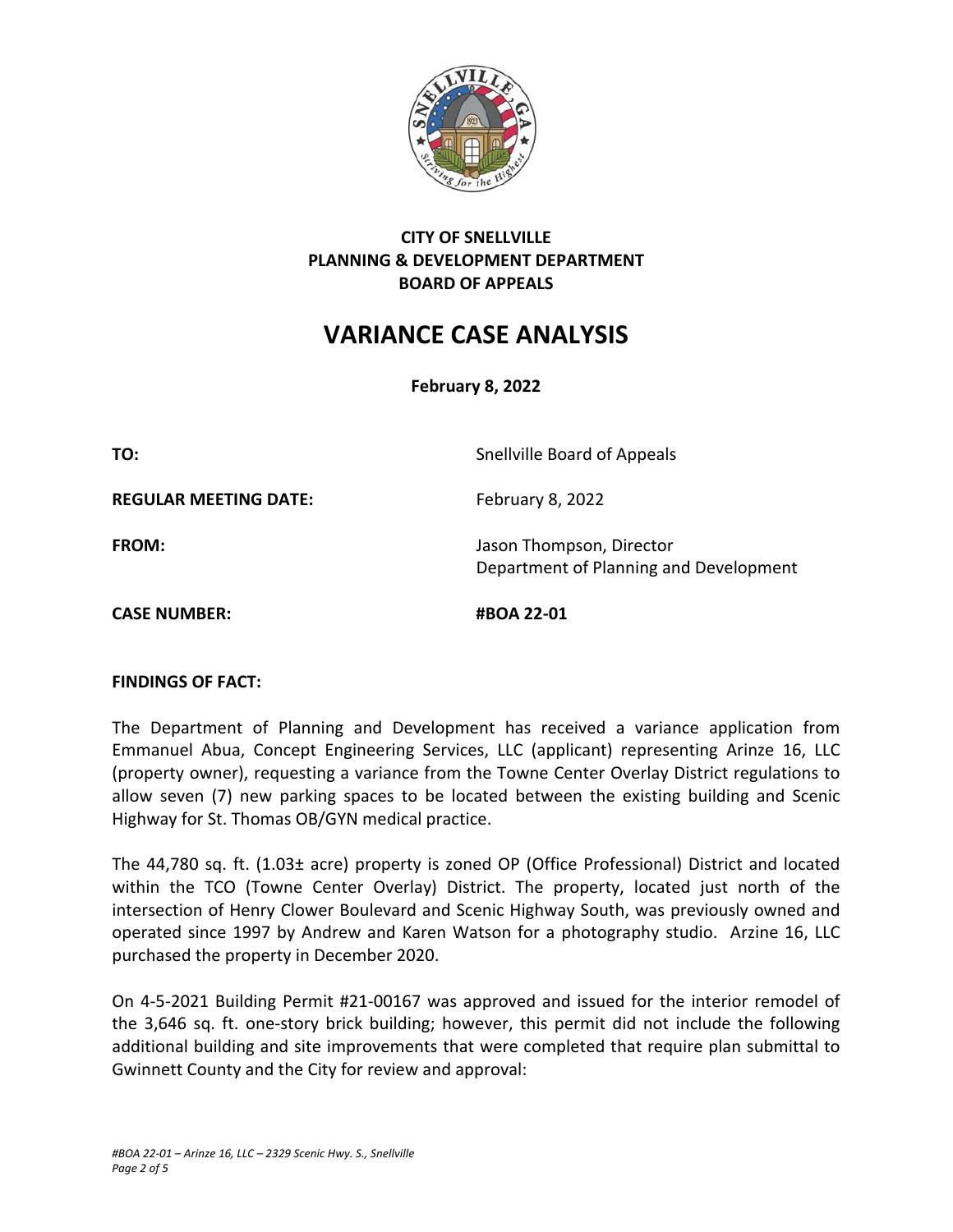- a) Land disturbance and partial paving and retaining walls of approximately 35,720 sq. ft. (0.82 acres) of area;
- b) The cutting and removal of several hardwood and evergreen trees;
- c) Installation of non‐conforming wall‐pack and LED flood lighting on the building exterior; and,
- d) Installation of two handicap ramps at the front of the building and one handicap ramp on the side of the building.

In addition, the \$35k in interior remodel improvements made under the April 2021 permit exceed the substantial building permit threshold of 107.8% of the Gwinnett County Tax Assessor's 100% assessed value (\$32,440) of the existing improvements; requiring compliance with the City's Landscape and Tree Ordinance regulations.

## **REQUEST:**

The applicant is requesting the following variance from the Snellville Unified Development Ordinance ("UDO"), as follows:

1. Variance from Sec. 201-2.10.B<sup>i</sup> (Parking Location) of Article 1 Chapter 200 of the **UDO to allow a parking lot to be located between the building and street for the 'Shopfront' building type for a OB/GYN medical practice.** 

## **STANDARDS FOR CONSIDERATION:**

Pursuant to Sec. 103-7.2.B of Chapter 100 of the UDO, the City of Snellville Zoning Ordinance, the City finds the following standards are relevant in considering all applications for a Variance.

1. That special conditions and circumstances exist which are peculiar to the land, structure, or building involved and which are not applicable to other land, structures, or buildings in the same zoning district;

Applicant Response: *THE PROPOSED USE OF THE BUILDING IS OBGYN, WHICH NEED PARKING TO BE PRESENT AS NEAR AS POSSIBLE. AS THE BUILDING IS EXISTING AND THE ENTRANCES CANNOT BE CHANGED, IT WILL BE A HARDSHIP FOR THE PATIENTS TO PARK IN REAR OF THE BUILDING AND WALK ALL OVER TO THE FRONT OF THE BUILDING.* 

Planning Department Response*:* It is understandable that parking for patients be provided that is in close proximity to the building entrance especially given the type of medical services that are provided.

2. That literal interpretation of the provisions of this UDO would deprive the applicant of rights commonly enjoyed by other properties in the same district under the terms of this UDO;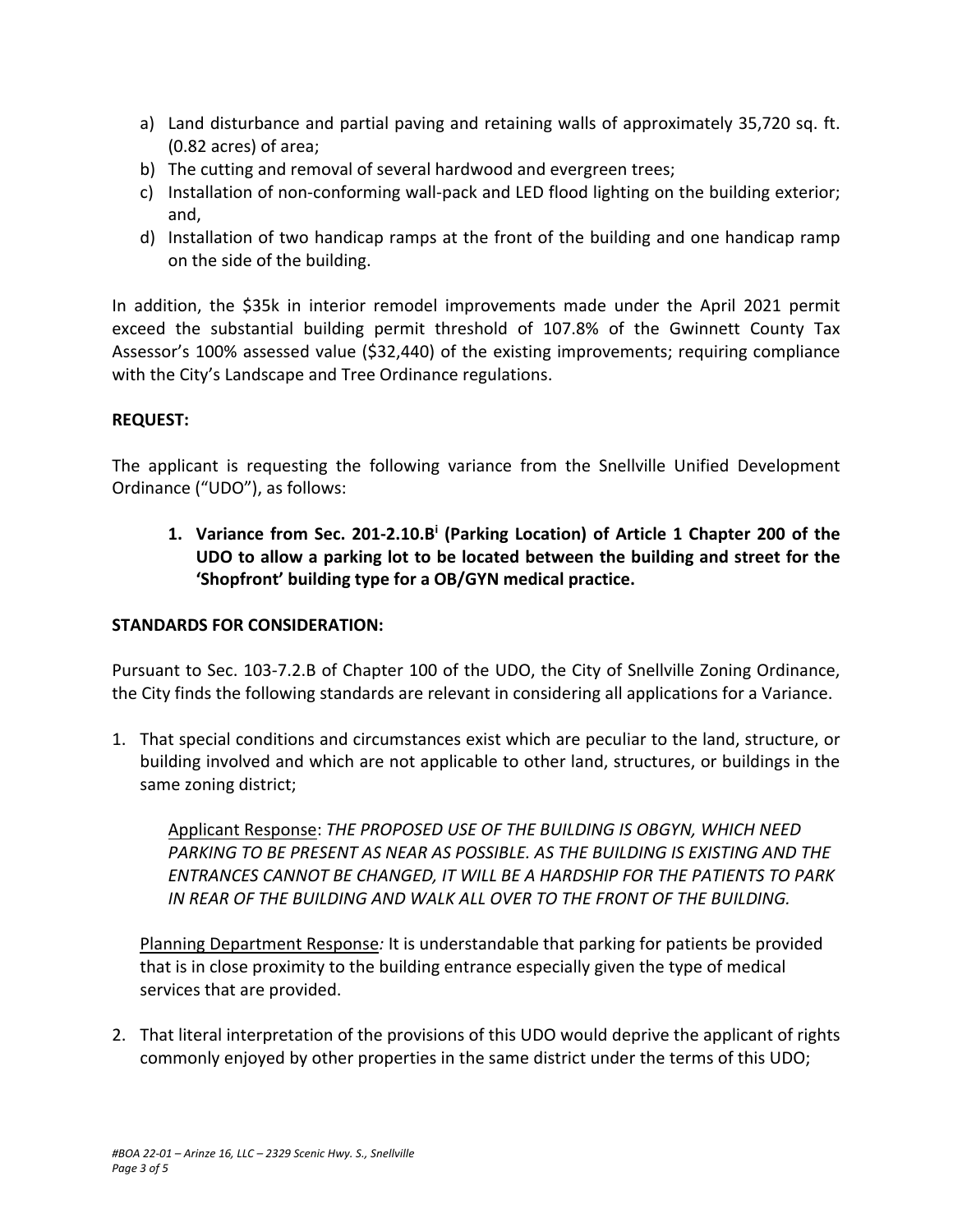Applicant Response*: THE SUBJECT PROPERTY AND THE USE OF THE BUILDING IS SUCH THAT IT REQUIRES PARKING TO BE EASILY ACCESSIBLE. THE NEIGHBORHOOD PROPERTIES SURROUNDING THE SUBJECT PROPERTY ALSO HAS THE PARKING IN THE FRONT THE BUILDINGS.* 

Planning Department Response*:* The neighboring properties that have parking located in front of the buildings were developed many years ago when the zoning and development regulations allowed for parking in the front. Without a block wide redevelopment project it is likely that parking in the front yard remains prominent in the area for the foreseeable future.

3. That the special conditions and circumstances do not result from the actions of the applicant; and

Applicant Response*: THE PARKING IN THE REAR OF THE BUILDING WILL CREATE A HARDSHIP FOR THE DEVELOPER TO CREATE A PATIENT ACCESS TO THE BUILDING, GIVE THE NATURE OF BUSINESS IS AN OBGYN.* 

Planning Department Response*:* The subject property is adjacent to similar residential home conversions that all have parking in front of the building. The applicant is also constrained by keeping the amount of new and disturbed impervious surfaces to not exceed 5,000 sq. ft. in area, otherwise, onsite stormwater management (i.e. stormwater detention and water quality) is required that could add significate development costs to the owner.

4. That granting the variance requested will not confer on the applicant any special privilege that is denied by this UDO to other lands, structures, or buildings in the same district.

Applicant Response*: UNLIKE THE OTHER SITES WITHIN THE ZONING DISTRICT, THE SITE IN QUESTION HAS THE BUILDING WHICH NEEDS THE PARKING NEAR TO THE ENTRANCE FR [sic] EASY ACCESS. MOST OF THE SURROUNDING BUILDING HAS PARKING IN THE FRONT OF THE BUILDINGS AND SO APPROVING THIS VARIANCE WILL NOT CONFER WITH OTHERS.* 

Planning Department Response: Granting of the variance does not confer the applicant special privilege as the adjacent properties that have been previously redeveloped all have parking in the front.

#### **VARIANCE ANALYSIS:**

The TCO (Towne Center Overlay) District provides regulations for twelve (12) different 'Building Types' that are allowed in the TCO District. The use of the existing building, classified by the Gwinnett County Tax Assessor as *Residential Improved on Commercial Land* for medical office use falls within the 'Shopfront' building type, defined as *"A single‐story building type that*